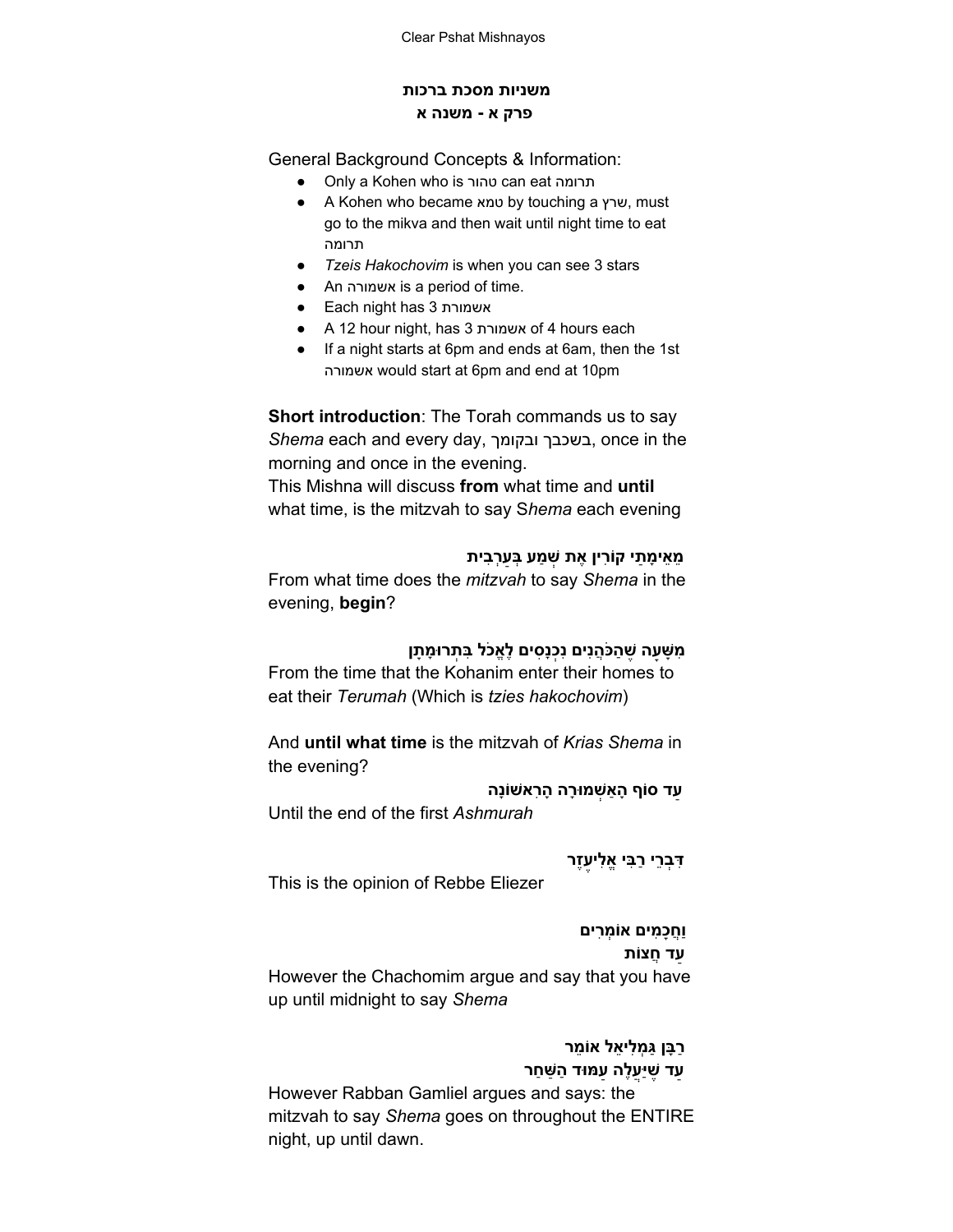#### **ַמֲע ֶשׂה ֶשָׁבּאוּ ָבנָיו ִמֵבּית ַה ִמּ ְשׁ ֶתּה**

There was once a story when Rabban Gamliel's sons came back from a wedding AFTER midnight

# **אָ ְמרוּ לוֹ**

**לֹא ָקִרינוּ ֶאת ְשׁ ַמע** They said to Rabban Gamliel "we did not yet say *Krias Shema*!" Should we say *Shema* now, or did we miss our chance?

#### **אָ ַמר ָל ֶהם**

Rabban Gamliel said to them

**ִאם לֹא ָעָלה ַעמּוּד ַה ַשּׁ ַחר ַחיִָּבין אַ ֶתּם ִל ְקרוֹת**

If it is not yet dawn, you still have the mitzvah, and you **must** say *Shema!*

#### **וְלֹא זוֹ ִבְּלַבד**

And this is not only regarding *Krias Shema*

#### **ֶאָלּא ָכּל ַמה ֶשּׁאָ ְמרוּ ֲחָכ ִמים ַעד ֲחצוֹת**

Rather, anywhere that the Chachomim said that a *mitzvah* must be done before midnight,

## **ֲעֶלה ַעמּוּד ַה ָשּׁ ַחר ִמְצוָָתן ַעד ֶשׁיַּ**

The *mitzvah* is REALLY--that it should be done before dawn.

For example:

#### **ֶהְק ֵטר ֲחָלִבים וְֵאָבִרים**

Burning the fats & limbs of the *korbanos* on the *mizbaeyach*

# **ֲעֶלה ַעמּוּד ַה ָשּׁ ַחר ִמְצוָָתן ַעד ֶשׁיַּ**

The *mitzvah* is that the fats and limbs should be thrown upon the fires of the *mizbaeyach* by dawn

Another example:

## **וְָכל ַהנֱֶּאָכִלין ְליוֹם ֶא ָחד**

Any meat of a *korban* that must be eaten in one day (for example meat of a *korban todah, chatos* or an *ashom*)